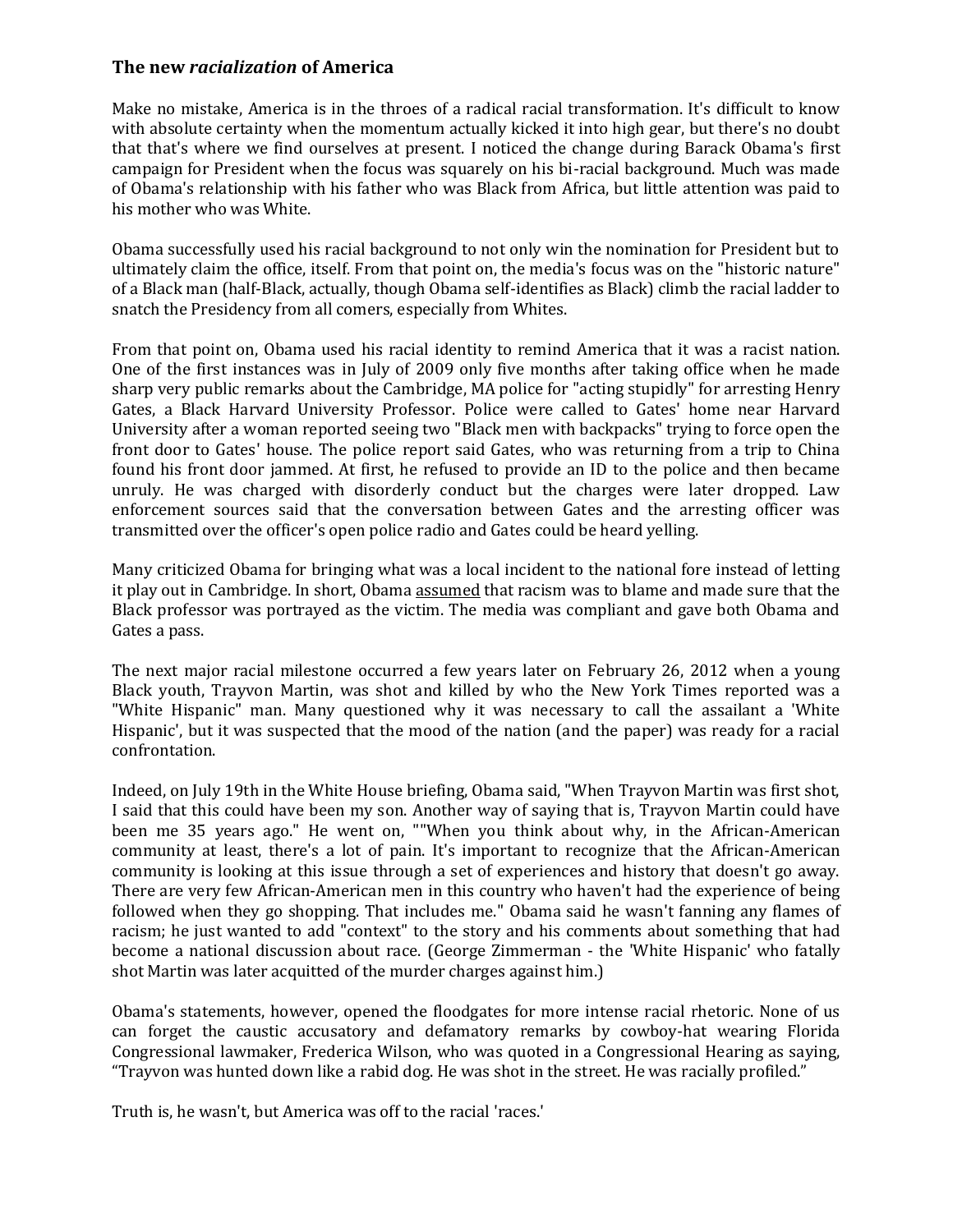The year 2012 was an election year, and race became an issue among both Democrats and Republicans, but Obama was re-elected, so many thought the issue of race might simmer down. It only heated up. In 2014, the group 'Black Lives Matters' (BLM) entered the scene and capitalized on racial animus after the killing of Eric Garner in New York. BLM, which was in its infancy was supported by race *hustlers* like the Reverend Al Sharpton who were quick to capitalize on Black grief and anger after another Black man, Michael Brown, was killed by police in the St. Louis suburb of Ferguson, Missouri. This accelerated the 'defund the police' cries that were heard from coast to coast as crisis gripped Ferguson and rapidly spread to other communities.

Police racism quickly metastasized and became everybody's (every White person's) racism. The next few years saw the rapid escalation of the demand for 'defunding the police,' and the calls were heeded by many communities who felt they were under siege to do something, anything, to show their solidarity with a movement that was built on a false premise - *excessive, Black-targeted violence perpetrated by the police*. Then, in 2016, Donald Trump was elected and the pendulum swung towards law and order. However, the nation's governors were still caving in to pressure from mobs of young, organized rioters who intermingled with the peaceful protesters and created mayhem in cities like Portland and Seattle and elsewhere under the banner of reversing what they called, "America's systemic racism."

Here are two opinions on what 'systemic racism' means: Harvard professor Harvey Mansfield wrote in The Wall Street Journal that the phrase incoherently "describes a society that is so little racist that no one can respectably advocate racism, yet (is) so much racist that every part of it is soaked with racism," leaving us with "the paradox of a racist society without racists." Matthew Franck similarly argues at Public Discourse that the term connotes "a conspiracy theory with no conspirators, an unfalsifiable, undeniable thesis." Attributing racism to an entire economic and social system ends up blaming everyone and no one and provides cover for the few actual racists: "If everyone in general, but no one in particular, is to blame, the few remaining actual racists among us are let off the hook."

In 2020, the Democrats seized on the idea of America as an inherently systemic racist country as one of their principal hobby horses. Some believe that one of the reasons was to increase the Black vote for their candidate, Joe Biden, who had chosen a half-Black woman as his running mate. What they hadn't counted on was the Republicans' efforts to win over a sizable portion of Black voters by speaking of Donald Trump's successes in lowering Black unemployment to the lowest level in history and the establishment of opportunity zones in heavily Black neighborhoods.

Important though those successes were, they were not enough to counteract the phony meme of 'systemic racism' promoted by the Left and which was supported by millions of dollars in donations by corporate America to BLM and other Black organizations, fearful of a Black backlash - a backlash that was based on what they thought might be a perception of their unwillingness to acknowledge Black Americans' *victimhood*.

America's corporate chieftains are not stupid, just cowardly and weak. Many had been giving millions to Al Sharpton and Jesse Jackson for decades in the hopes of buying them protection from criticism, but in 2020 they shifted their focus to their advertising. All of a sudden, the airwaves were full of Black actors who were now taking commercial roles from White actors. A population that accounted for 13% of Americans had now become the dominant force in commercials, proving that crying racism was good business. But that was not enough. There was still more to come.

After the election of Joe Biden, television commercials have been undergoing an intense racial metamorphosis. In an effort, I believe, to placate the new Administration's 'racial equity' push, commercials are now featuring not only Black (or other minority group representatives) but are presenting a utopian picture of American society on the tube that shows interracial couples. Now they, too, are joining the list of actors displacing White commercial actors.